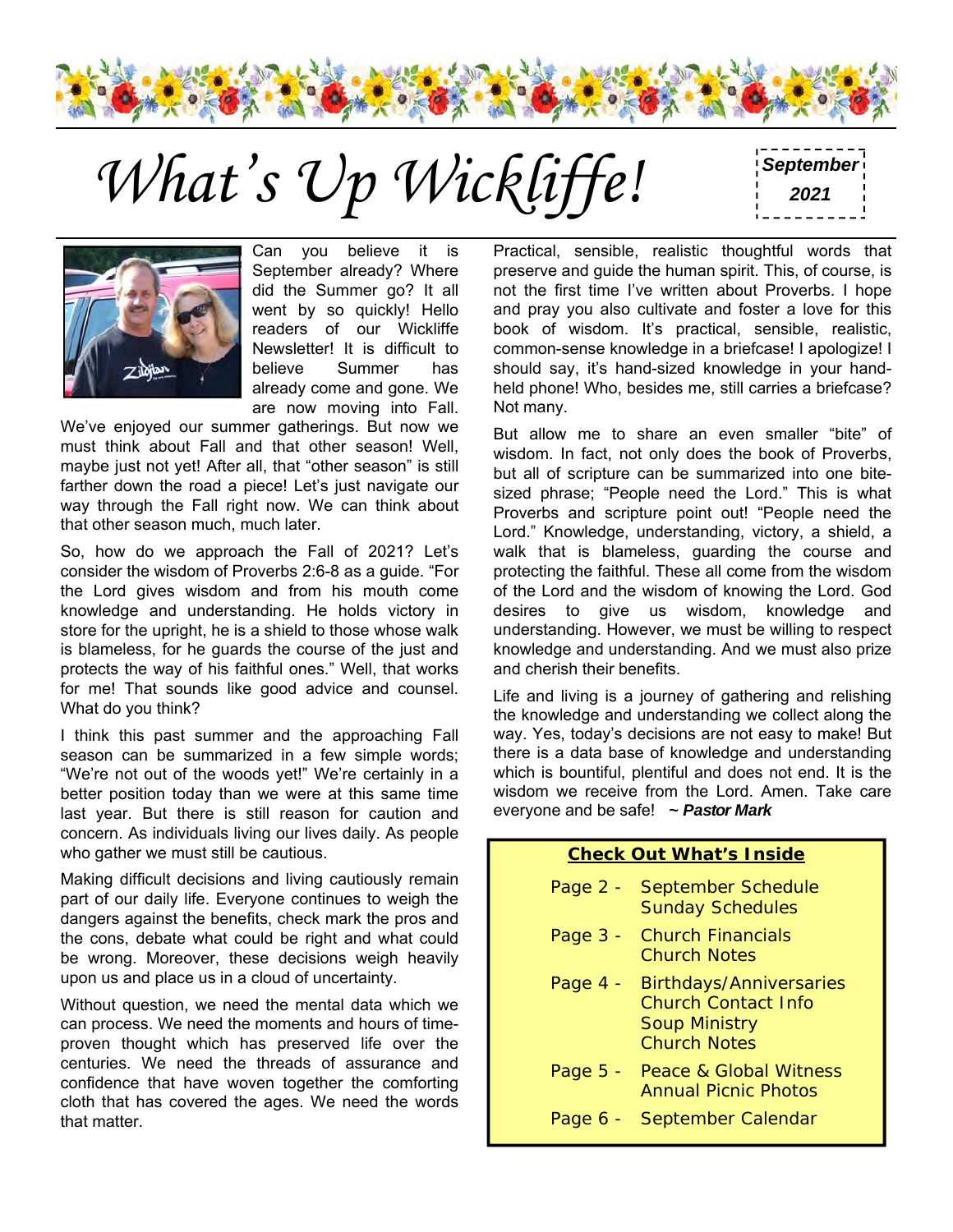

*Page 2 What's Up Wickliffe!* 

## **SEPTEMBER SCHEDULE**

\*\*\*\*\*\*\*\*\*\*\*\*\*\*\*\*\*\*\*\*\*\*\*\*\*\*\*\*\*\*\*\*\*\*\*\*\*\*\*\*\*\*\*\*\*\*\*\*\*\*\*\*\*\*\*\*\*\*

- **Sep 5 Fifteenth Sunday after Pentecost**  Faith Journey Sunday School Resumes at 9AM
- **Sep 12 Sixteenth Sunday after Pentecost** 
	- ◆ Communion
	- Adult II Sunday School Resumes at 11:15AM
- **Sep 19 Seventeenth Sunday after Pentecost**

#### **Sep 26 Eighteenth Sunday after Pentecost**

◆ Benevolence Offering



| * * * * *<br>* * * * Sunday Schedules<br>$\star$ |                                                                                 |  |  |  |
|--------------------------------------------------|---------------------------------------------------------------------------------|--|--|--|
| Worship                                          | <b>Ushers</b>                                                                   |  |  |  |
| <b>Sunday Services 10:00AM</b>                   | 1st Week - Nancy O'Hara, Volunteer<br><b>Alternate: Neil Truslow</b>            |  |  |  |
|                                                  | 2nd Week - Kevin Yacucci, Sherry Yacucci,<br>Alternate: Ricky Witt              |  |  |  |
| Acolytes                                         | 3rd Week - Bev Bagoly, Bill Wayland<br>Alternate: Bill O'Hara                   |  |  |  |
| Volunteers are needed for<br>weekly acolytes.    | 4th Week - Jamie Bryant, Debbie Marshall<br>Alternate: Bob Fabian               |  |  |  |
|                                                  | 5th Week & Evenings - Bill O'Hara, Volunteer<br><b>Alternate: Nancy Truslow</b> |  |  |  |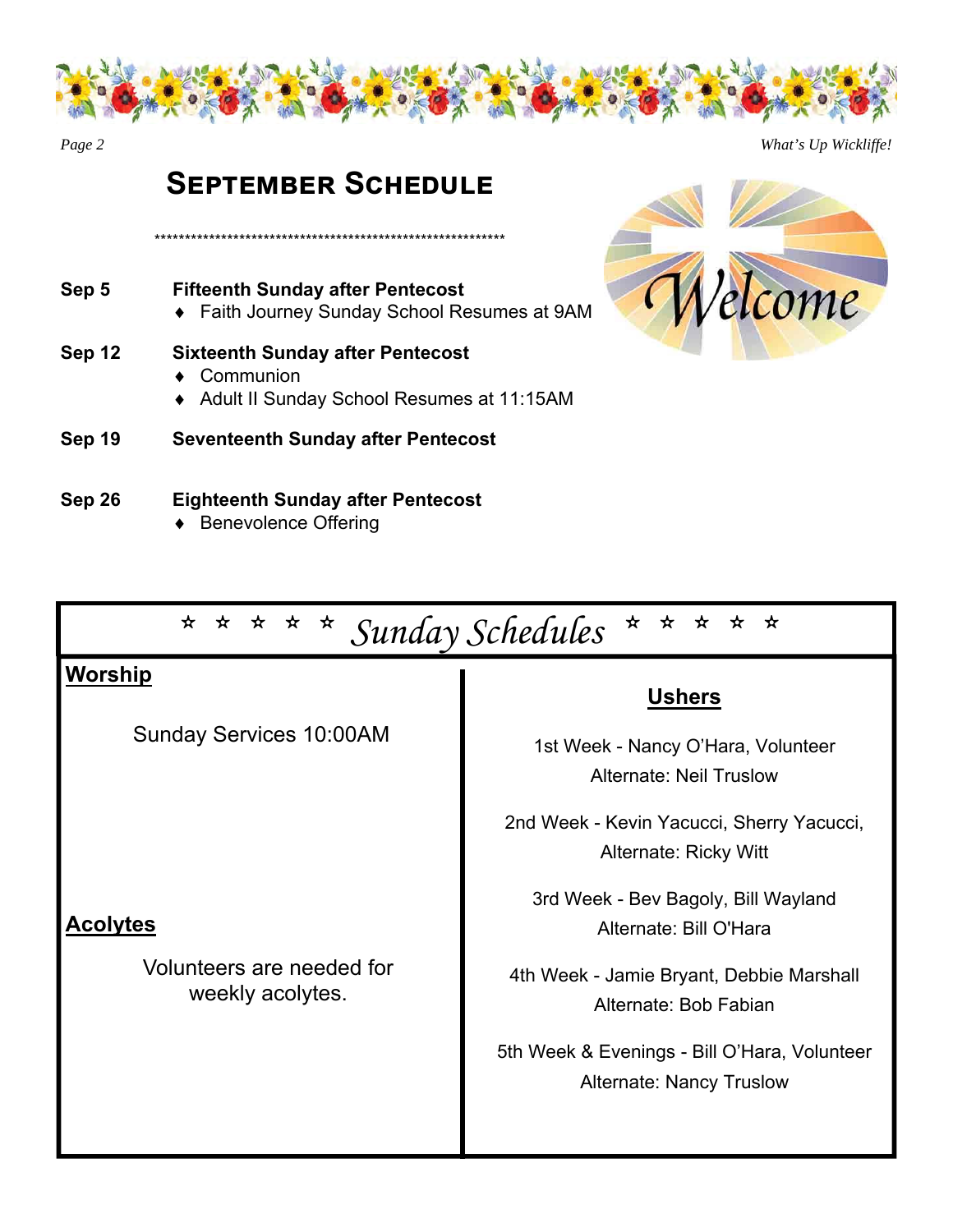



**Wickliffe Presbyterian Church Financial Report - July 2021** 

| 06/30/21 | <b>Total Available Funds (checking/savings)</b> | \$120,859.19 |
|----------|-------------------------------------------------|--------------|
|          | <b>Total Cash Received</b>                      | 9,048.65     |
|          | <b>Total Expenditures</b>                       | 7,467.76     |
|          | <b>Total Interest</b>                           | .65          |
| 07/31/21 | <b>Total Available Funds (checking/savings)</b> | \$122,440.73 |

| <b>Account Balances:</b>      | <b>Savings</b> | <b>Checking</b> | <b>Benevolence</b> | <b>Memorial</b> | Cap. Camp. |
|-------------------------------|----------------|-----------------|--------------------|-----------------|------------|
| <b>Balance as of 06/30/21</b> | \$78,472.24    | \$42,386.95     | \$1,292.09         | \$7,510.93      | \$0.00     |
| <b>Deposits</b>               | 0.00           | 9,048.65        | 3.00               |                 | \$2,802.00 |
| <b>Interest Received</b>      | .65            |                 |                    |                 |            |
| <b>Withdrawals</b>            | 0.00           | 7.467.76        |                    |                 |            |
| <b>Balance as of 07/31/21</b> | \$78,472.89    | \$43,967.84     | \$1,295.09         | \$7,510.93      | \$2,802.00 |

**Per Capita ~ Received - \$766.00 Paid - \$0.00** 



The Deacons are hoping to return to a little bit of "normalcy"…we'll see! We will plan for the soup and sloppy joe luncheon on Oct. 3. If Covid doesn't agree, we'll plan it for later….one step at a time.

I talked to some of our sick and shut-in this week and they all seem to be hanging in there, some a little better than others. Michelle Grazier would love to talk to some of you. Sondra Perkins will be moving in to assisted living facility in Hubbard soon. New address pending. Gomer and Bettie are o.k. Ada Neff sounded rather weak…she has had some health problems. The others seemed pretty good. Don't forget to send a card or make a phone call. Put yourself in their shoes, home alone and no calls or visitors. It's hard enough for us who have calls and visitors and can still drive and get around.

God bless you all and remember, God is an awesome God!!! As a kindergarten child once said: God is like the Energizer bunny…He keeps going and going. ~Your Deacon Board. Nancy Truslow, Chairman

It is that time of year again where the nominating committee is looking for you for help in serving on committees. We are in need of **2 Elders** and **2-3 Deacons**. If anyone is interested in serving in any of the above areas, please reach out to the Nominating Committee: Janelle Truslow, Janet Walston, Bev Committee Bagoly. Please look into your heart and listen to Jesus' guidance on where you may be helpful. Thank you so much for your prayerful consideration. ~ Janelle Truslow, Chair

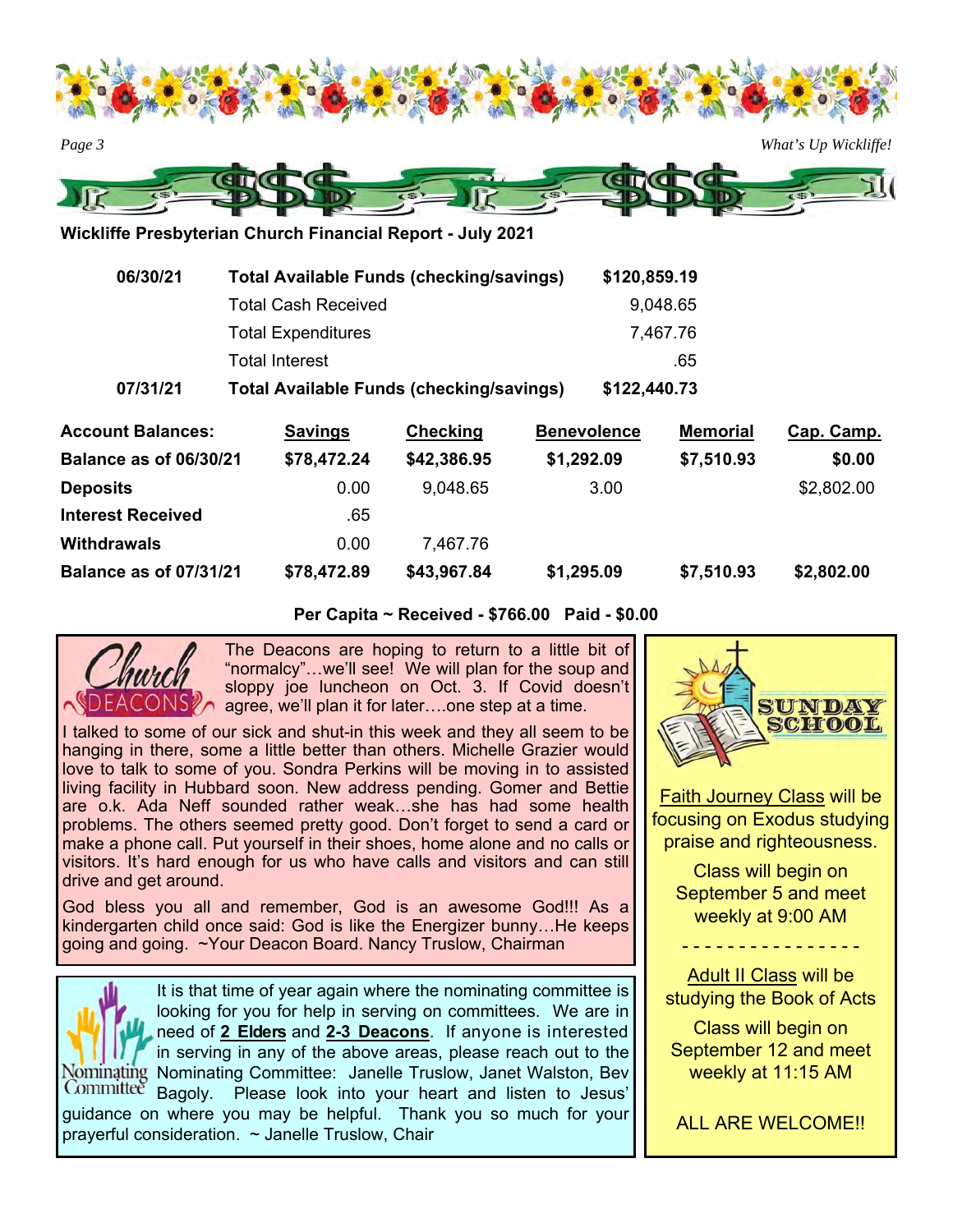

*Page 4 What's Up Wickliffe!* 

#### **2021 Per Capita is again \$32.00. Per Capita informational flyers available at the church.**

#### **Church Office Hours:**

Monday - 9:00am - 12:00pm

Tuesday - Closed

Wednesday - Closed

Thursday - 9:00am - 12:00pm

Friday - Closed

**(Hours may vary. Please contact the office for an appointment if you need in the church)** 

Church Website: www.wickliffepc.com

Secretary's Email: wickliffepc@gmail.com

- - - - - - - - - - - - - - - - - - - - - - - - - - - - - - - -

Wickliffe Presbyterian Church 45 Idlewood Rd. Austintown, OH 44515 P: 330-792-6441 F: 330-792-1006

TLCC Daycare and Preschool Director, Norma Johnson 330-792-9048

- - - - - - - - - - - - - - - - - - - - - - - - - - - - - - - -

### *Needle's Eye Soup Ministry*

Look for your last name initial and please donate regular size cans of soup or peanut butter. Bill and I take our donations to Needle's Eye at the end of the month to help feed elderly who often run out of food at the end of the month.

> Please be generous! Thank you! Donna Cooper

#### **This month's initials are: D - E - F**



Happy Birthdar

September 1 - Bill Schoenfeld September 13 - Kimberly Clark September 14 - Debby Fabian September 15 - Donna Cooper September 16 - Bob Fabian September 17 - Bev Lunn September 17 - Pastor Mark Thompson September 22 - Carole Leslie September 29 - Dot Schoenfeld



September 3 - Rich & Janelle Truslow September 24 - Jamie & Jeff Bryant September 25 - Ricky & Nancy Witt



Everyone from Bill & Nancy O'Hara for the cards, calls and prayers regarding the loss of Bill's brother Tom and from Greg & Kerry Schneider on the passing of Greg's brother Mike.

We are all so blessed to be surrounded by such a thoughtful and caring church family.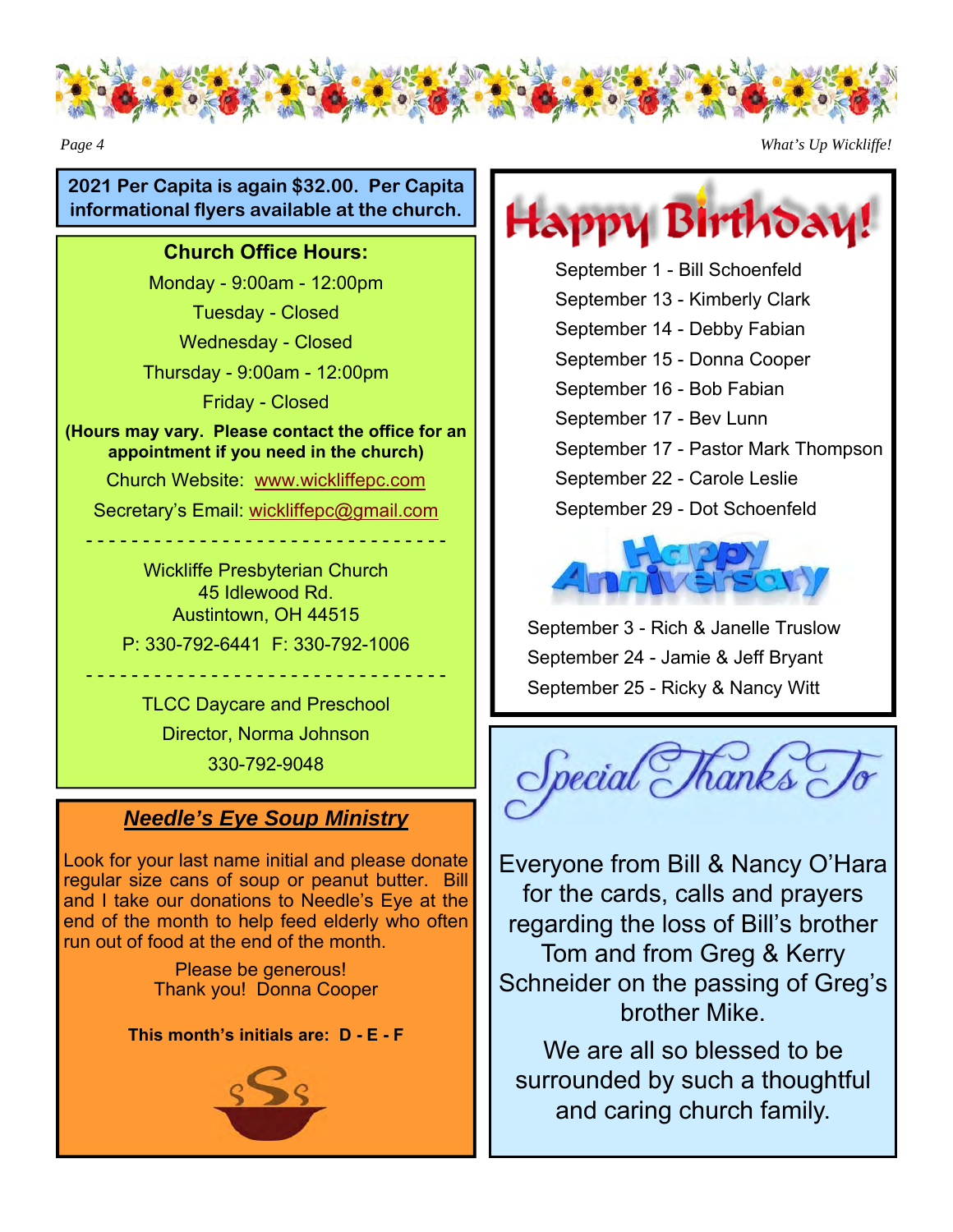

*Page 5 What's Up Wickliffe!* 



*PEACE at all times in all ways. 2 Thessalonians 3:16* 

Since 1940, World Communion Sunday is when we celebrate that Christ's peace extends throughout all creation. We celebrate that we are all together at the communion table, in God's house. The Peace and Global Witness Offering builds on the Presbyterian Commitment to Peacemaking established in 1980.

World Communion Sunday (October 3) is the Sunday for receiving the Offering. 25% of the Offering stays with local congregations, and 25% stays with Presbytery to unite congregations to support peacemaking in their regions. 50% of this Offering supports the work for peace and reconciliation being done by Presbyterians across the globe.

Please consider giving what you can give to this special offering. "IF WE ALL DO A LITTLE, IT ADDS UP TO A LOT! Thank you! Donna Cooper



**Sunday, August 8 - Thank you All for coming!**